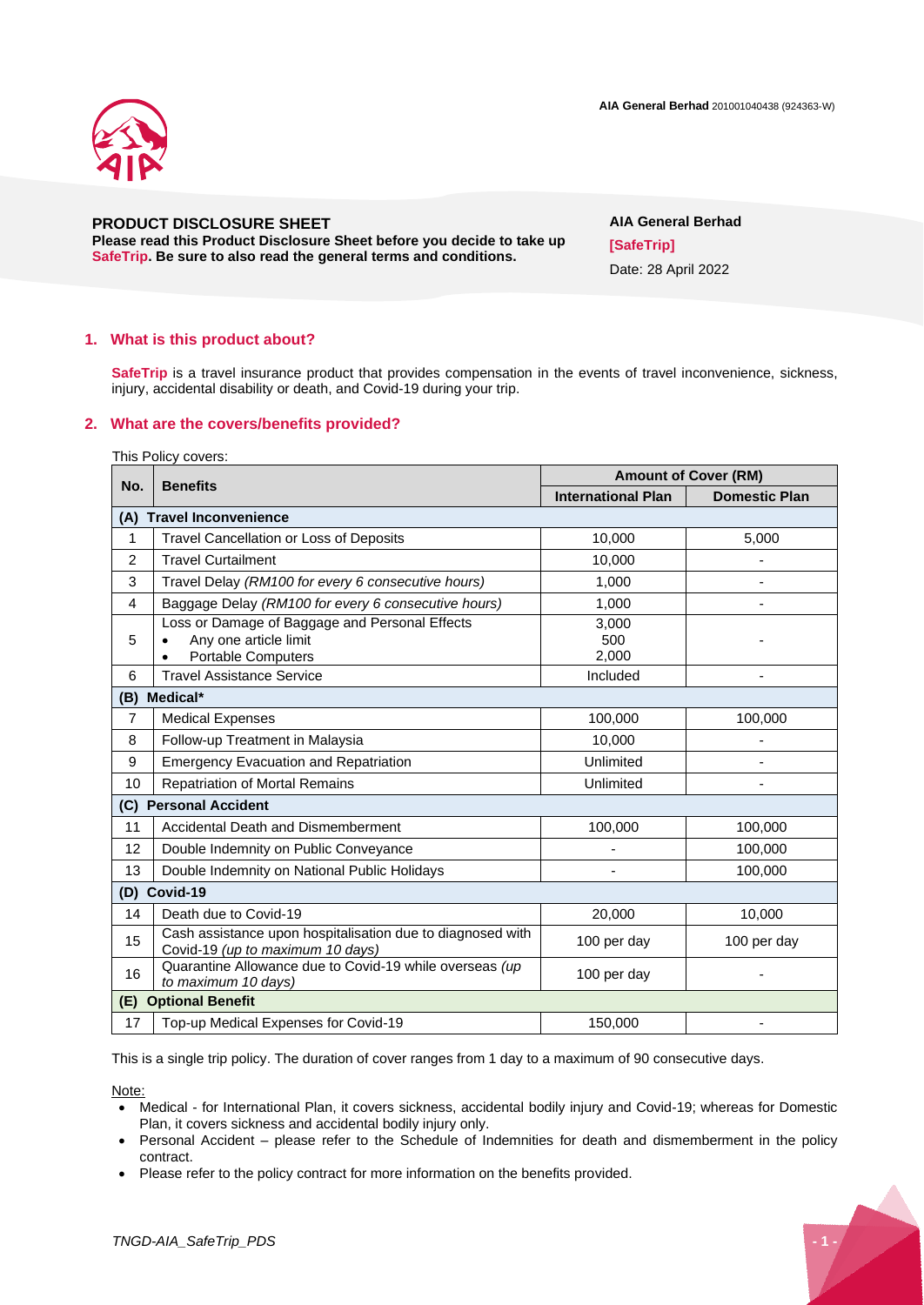### **3. How much premium do I have to pay?**

The total premiums payable varies depending on your choice of plan, duration of your trip, travel destination and number of persons covered within the same purchase order, subject to any fees/charges and the applicable tax imposed by the government of Malaysia at the prevailing rate.

| Applicable to Basic Benefits (i.e. Section A to D) |                           |        |        |                      |
|----------------------------------------------------|---------------------------|--------|--------|----------------------|
|                                                    | Premium (RM)              |        |        |                      |
| No. of Days                                        | <b>International Plan</b> |        |        | <b>Domestic Plan</b> |
| <b>Area of Coverage</b>                            | Area 1                    | Area 2 | Area 3 | <b>Malaysia</b>      |
|                                                    | 10.00                     | 60.00  |        |                      |
| 2                                                  | 20.00                     |        | 71.00  |                      |
| 3                                                  | 30.00                     |        |        | 2.83 per day         |
| $4 - 5$                                            | 41.00                     |        |        |                      |
| $6 - 10$                                           | 55.00                     | 81.00  | 97.00  |                      |
| $11 - 20$                                          | 82.00                     | 121.00 | 144.00 |                      |
| $21 - 31$                                          | 108.00                    | 160.00 | 191.00 |                      |
| <b>Additional Week</b>                             | 26.00                     | 38.00  | 44.00  |                      |

| Applicable to Optional Benefits (i.e. Section E) |                           |        |        |                      |
|--------------------------------------------------|---------------------------|--------|--------|----------------------|
| No. of Days                                      | Premium (RM)              |        |        |                      |
|                                                  | <b>International Plan</b> |        |        | <b>Domestic Plan</b> |
| <b>Area of Coverage</b>                          | Area 1                    | Area 2 | Area 3 | <b>Malaysia</b>      |
|                                                  | 6.00                      | 34.00  |        |                      |
| $\overline{2}$                                   | 12.00                     |        | 40.00  |                      |
| 3                                                | 18.00                     |        |        |                      |
| $4 - 5$                                          | 23.00                     |        |        |                      |
| $6 - 10$                                         | 31.00                     | 46.00  | 55.00  | ۰                    |
| $11 - 20$                                        | 46.00                     | 69.00  | 83.00  |                      |
| $21 - 31$                                        | 62.00                     | 92.00  | 110.00 |                      |
| <b>Additional Week</b>                           | 14.00                     | 21.00  | 24.00  |                      |

| No. of person per order* | <b>Premium Discount per Person per Trip</b> |
|--------------------------|---------------------------------------------|
| 5 and above              | 5%                                          |

*\*Order refers to a group of Insured Persons purchased the policies under the same transaction or order.*

# **Note:** *Area of Coverage Description* **Area 1** Australia, Brunei, Cambodia, China (exc. Mongolia, Nepal and Tibet), Hong Kong, Macau, India, Indonesia, Japan, South Korea, Laos, Myanmar (Burma), New Zealand, Pakistan, Philippines, Singapore, Sri Lanka, Taiwan-Province of China, Thailand, Vietnam only **Area 2** Worldwide excluding USA, Canada and Excluded Countries **Area 3** Worldwide excluding Excluded Countries **Excluded Countries** Mongolia, Nepal and Tibet, Iran, Syria, Belarus, Cuba, Democratic Republic of Congo, North Korea, Somalia, Sudan, South Sudan, Crimea (including Sevastopol), Russia, Ukraine, Zimbabwe **Domestic** Malaysia (including Sabah and Sarawak)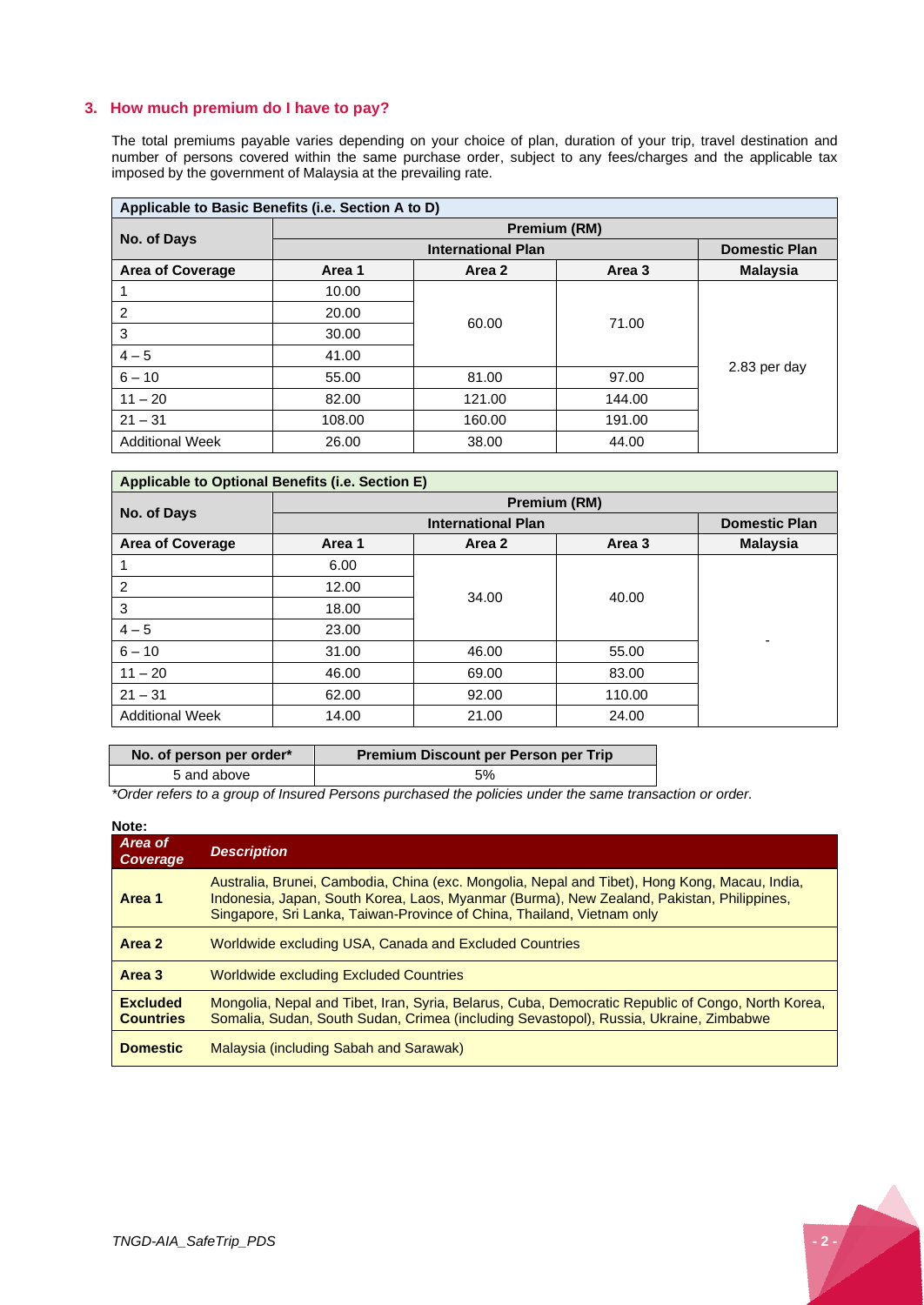### **4. What are the fees and charges that I have to pay in addition to the premium?**

| Type                                                                    | Amount             |
|-------------------------------------------------------------------------|--------------------|
| Distribution Cost paid to intermediary <i>(included in the premium)</i> | 25% of the premium |
| Applicable Government Tax (for Domestic Plan only)                      | 6% of premium      |
| Stamp Duty (only applicable for policy with premium exceeding RM150)    | RM10 per policy    |

# **5. What are some of the key terms and conditions that I should be aware of?**

• **Duty of Disclosure** – Pursuant to Paragraph 5 of Schedule 9 of the Financial Services Act 2013, if you are applying for this insurance wholly for purposes unrelated to your trade, business or profession, you have a duty to take reasonable care not to make a misrepresentation in answering the questions in the Proposal/Application Form (or when you apply for this insurance). You must answer the questions fully and accurately.

Failure to take reasonable care in answering the questions may result in avoidance of your contract of insurance, refusal or reduction of your claim(s), change of terms or termination of your contract of insurance.

The above duty of disclosure shall continue until the time your contract of insurance is entered into, varied or renewed with us.

In addition to answering the questions in the Proposal/Application Form (or when you apply for this insurance), you are required to disclose any other matter that you know to be relevant to our decision in accepting the risks and determining the rates and terms to be applied.

You also have a duty to tell us immediately if at any time after your contract of insurance has been entered into, varied or renewed with us any of the information given in the Proposal/Application Form (or when you applied for this insurance) is inaccurate or has changed.

#### • **Eligibility** –

- o Entry age for Insured is from age 30 days to 70 years old;
- o Malaysian, permanent resident of Malaysia, work permit holder, pass holder or otherwise legally employed or legally residing in Malaysia are eligible to apply;
- o Each Insured is only allowed to be covered with an in-force policy per trip at any point of time; and
- o The policy can only be purchased no longer than 90 days before the commencement date of your Trip.
- **Trip –** The duration for each Trip shall not exceed 90 consecutive days from the commencement date of the Trip.
	- **International Trip** The return trip commencing from the time you leave your home or place of work in Malaysia or starts from the period of insurance as specified in the Policy Information Page (whichever is later) until the time you return, and ceases on whichever of the following occurs first:
		- the end of the period of insurance as specified in the Policy Information Page:
		- your arrival at your home or place of work (whichever is earlier) in Malaysia; or
		- 24 hours after your arrival in Malaysia (not applicable for Domestic Plan).
	- o **Domestic Trip** A trip within Malaysia to a destination beyond 50 kilometres from your home, excluding any daily commute to and from your place of work.
- **How do I make a claim?** You need to complete the claim submission webpage within 30 days from the date of occurrence, which you can obtain the link from the email where you received your e-policy documents upon insurance coverage, or by contacting AIA Online Customer Service via WhatsApp at 019 629 9660 or email [my.aiaonline@aia.com.](mailto:my.aiaonline@aia.com)

*Note: The list is non-exhaustive. Please refer to the policy contract for the full terms and conditions under this Policy.*

# **6. What are the major exclusions under this policy?**

- Pre-existing conditions;
- Suicide or intentional self-injury;
- Childbirth, pregnancy or miscarriage;
- Professional sports;
- AIDS;
- Mental or nervous disorders;
- use of drugs/narcotics of any kind;
- Racing of any kind.

*Note: The list is non-exhaustive. Please refer to the policy contract for the full exclusions under this Policy.*